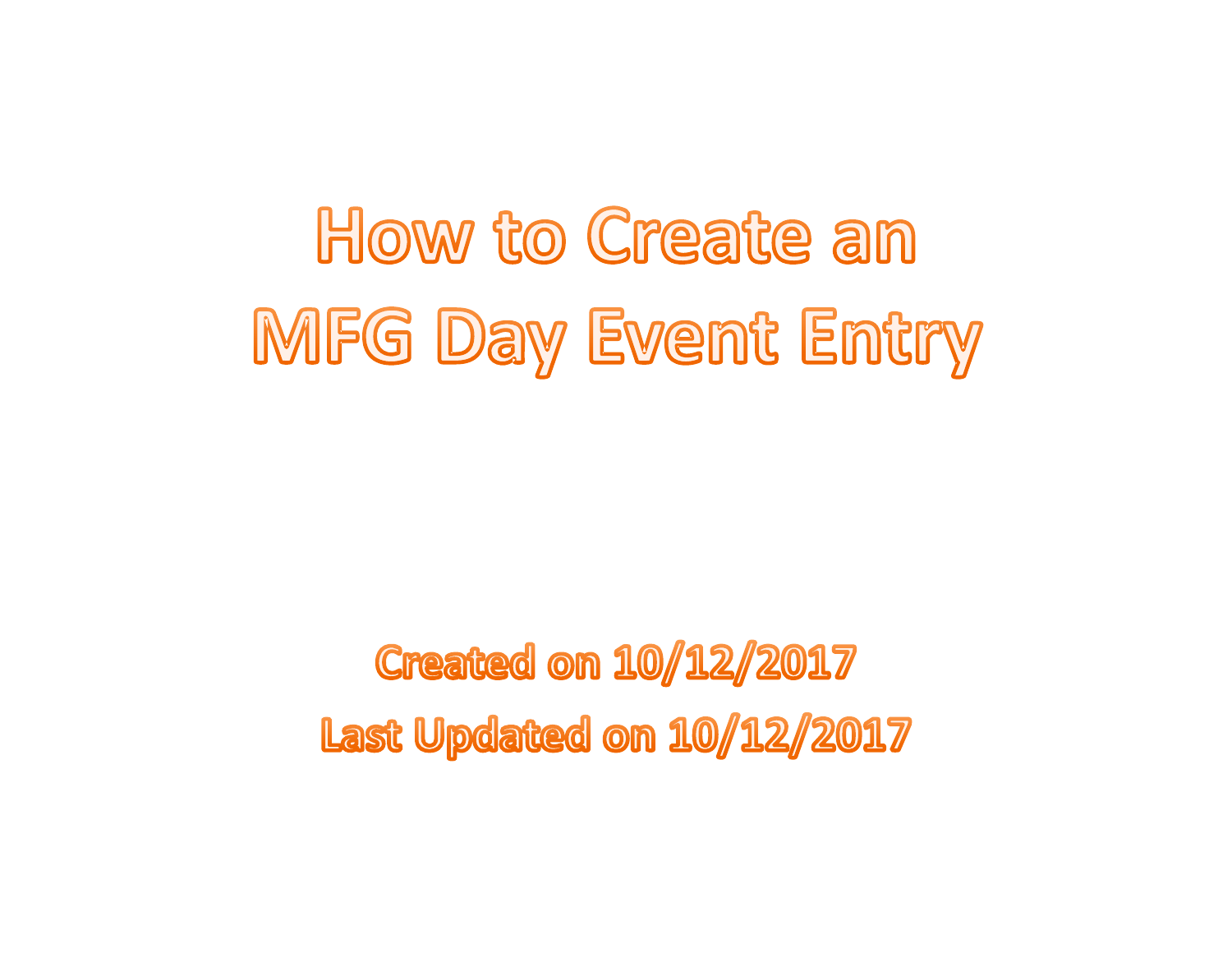## Step 1: Log on to the MFG Day site





|           | <b>Host login</b>                                              |
|-----------|----------------------------------------------------------------|
| Username: | F-mail or username *<br>Enter your e-mail address or username. |
| Password: | Password *<br>Enter the password that accompanies your e-mail. |
|           | <b>LOG IN</b>                                                  |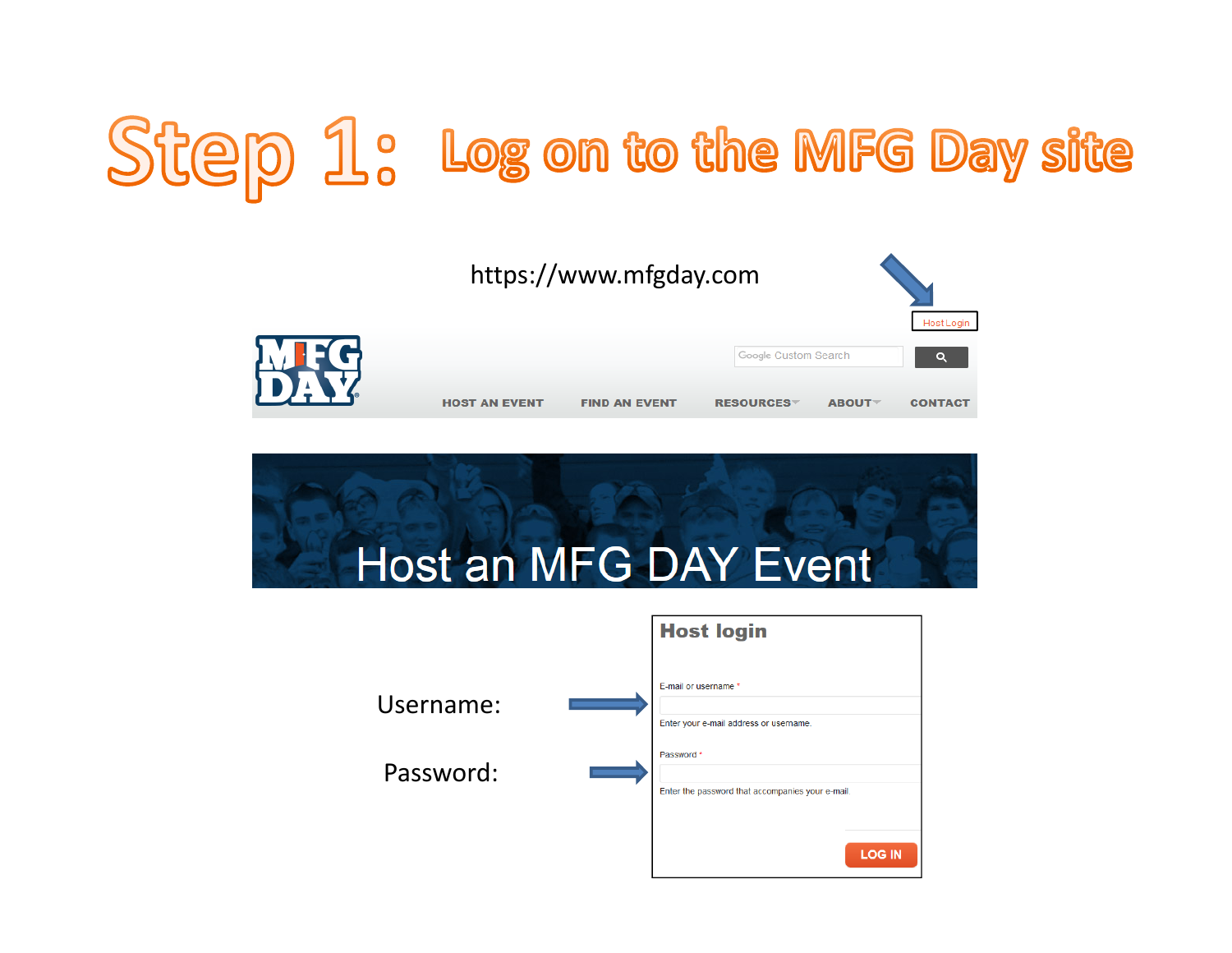





Go down and then look to see if your event has already been created. Check date and location, as your company might be there but imight be under <sup>a</sup> different tour than the one you're planning. The list is in alphabetical order.

If you can't find your event, continue to Step 3a.

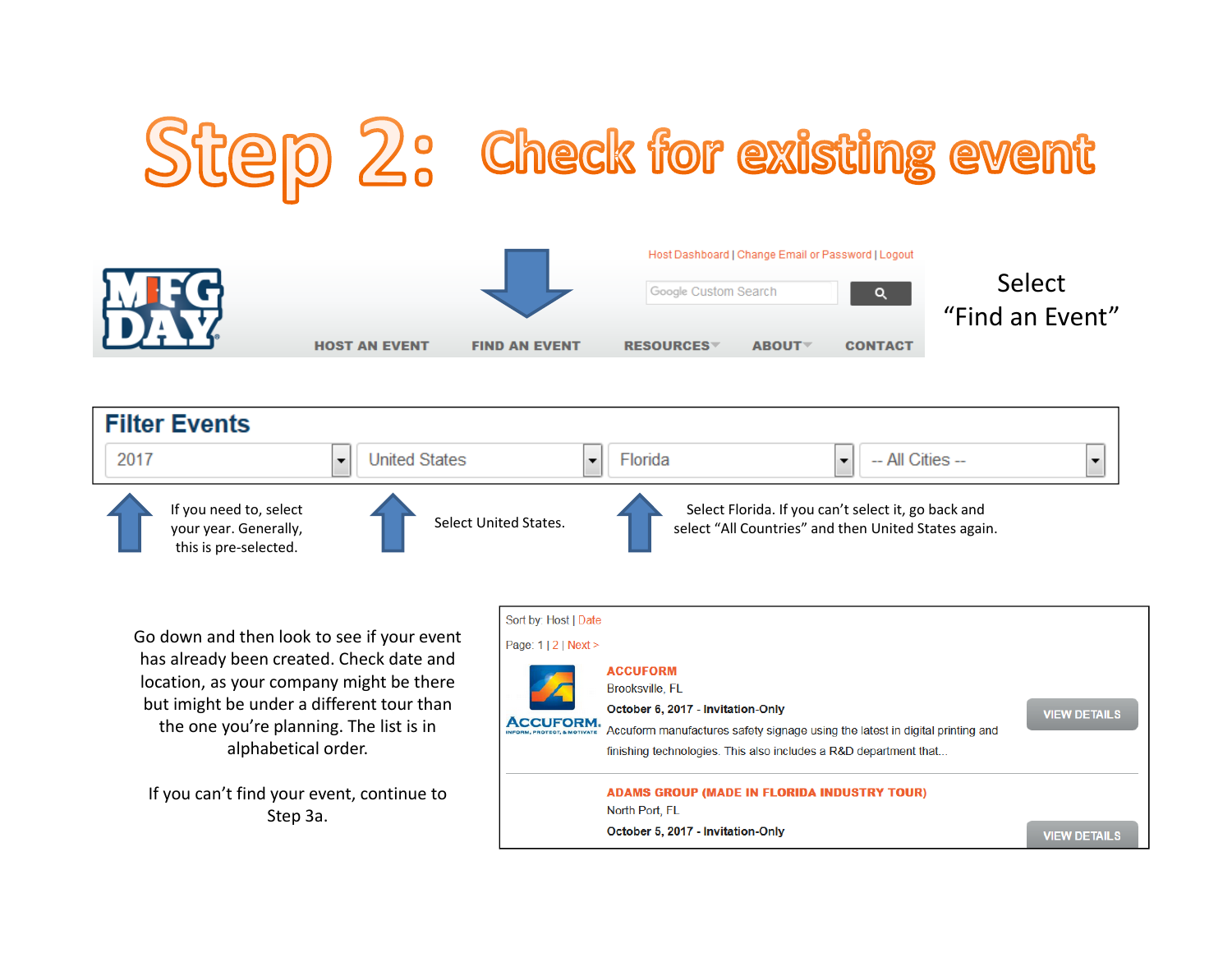## Step 3a: Create an event for MFG Day



Put in, without quotation marks, "Name of Organization [as found on main website]" (Made In Florida Industry Tour)



Name of Host Company or Organization \*

Check these twoby default. There might be orders to select others.

| What will visitors experience at your event? * |  |
|------------------------------------------------|--|
| Facility Tour                                  |  |
| Presentation                                   |  |
| <b>■ Job Fair</b>                              |  |
| Manufacturing Expo                             |  |
| Other (Specify in Description)                 |  |

Full Address \* (e.g. 833 Featherstone Rd, Rockford, IL 61107) This is where we'll display your event on the map.



Copy and paste this for every single one.



**Event Description \*** 

The 2017 Manufacturing Day, Made in Florida Industry tour for students are geared to showcase products that are "Made in Florida" as well as give students, educators and the community at large an up‐close look at high‐skilled, high‐wage educational and careers pathways in Florida's diverse manufacturing sectors.

What makes your event unique? Why should someone attend? Include information regarding dress code, safety, or special instructions for students and educators.

Click this to go onto the next page.

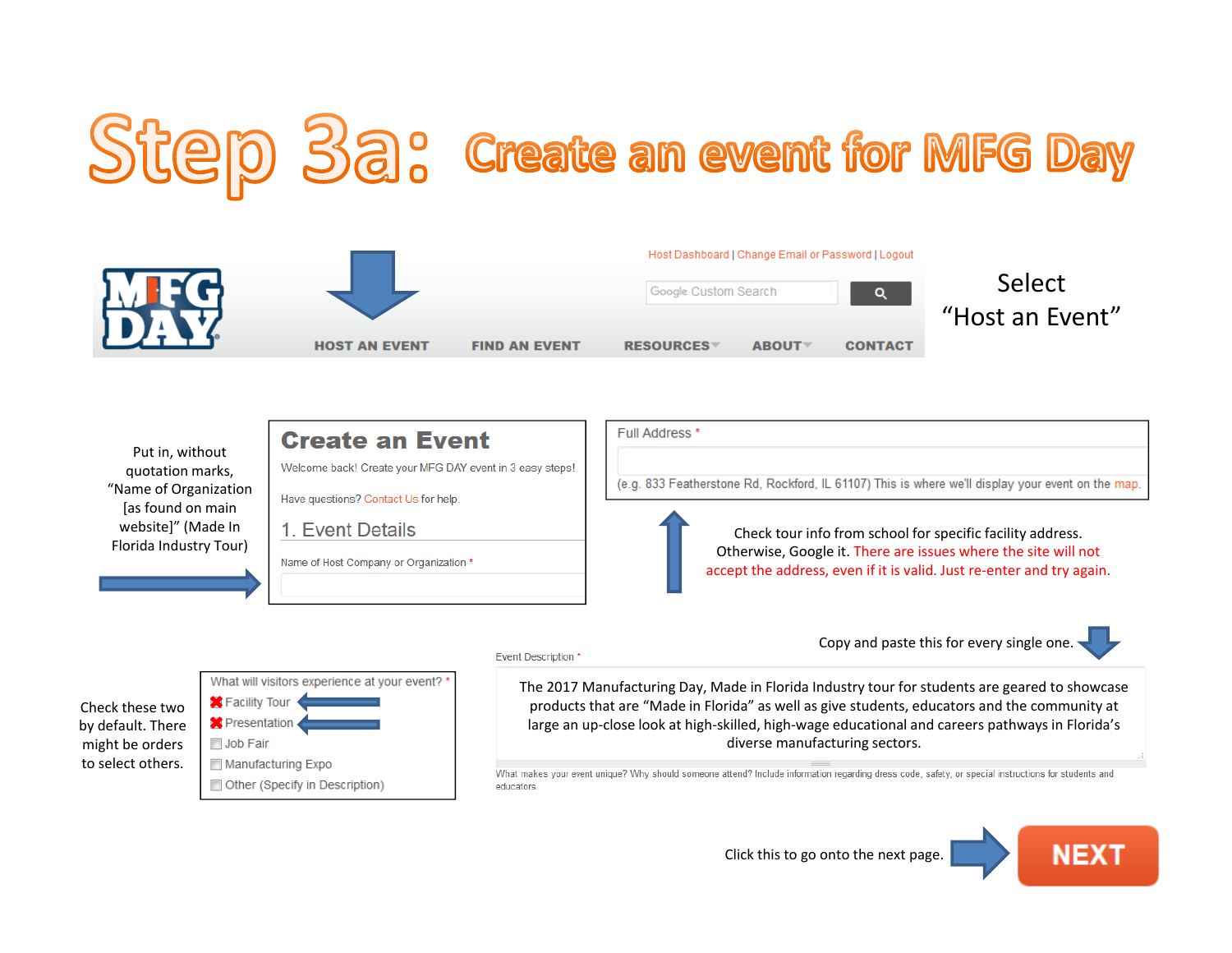## Step 3b: Create an event for MFG Day